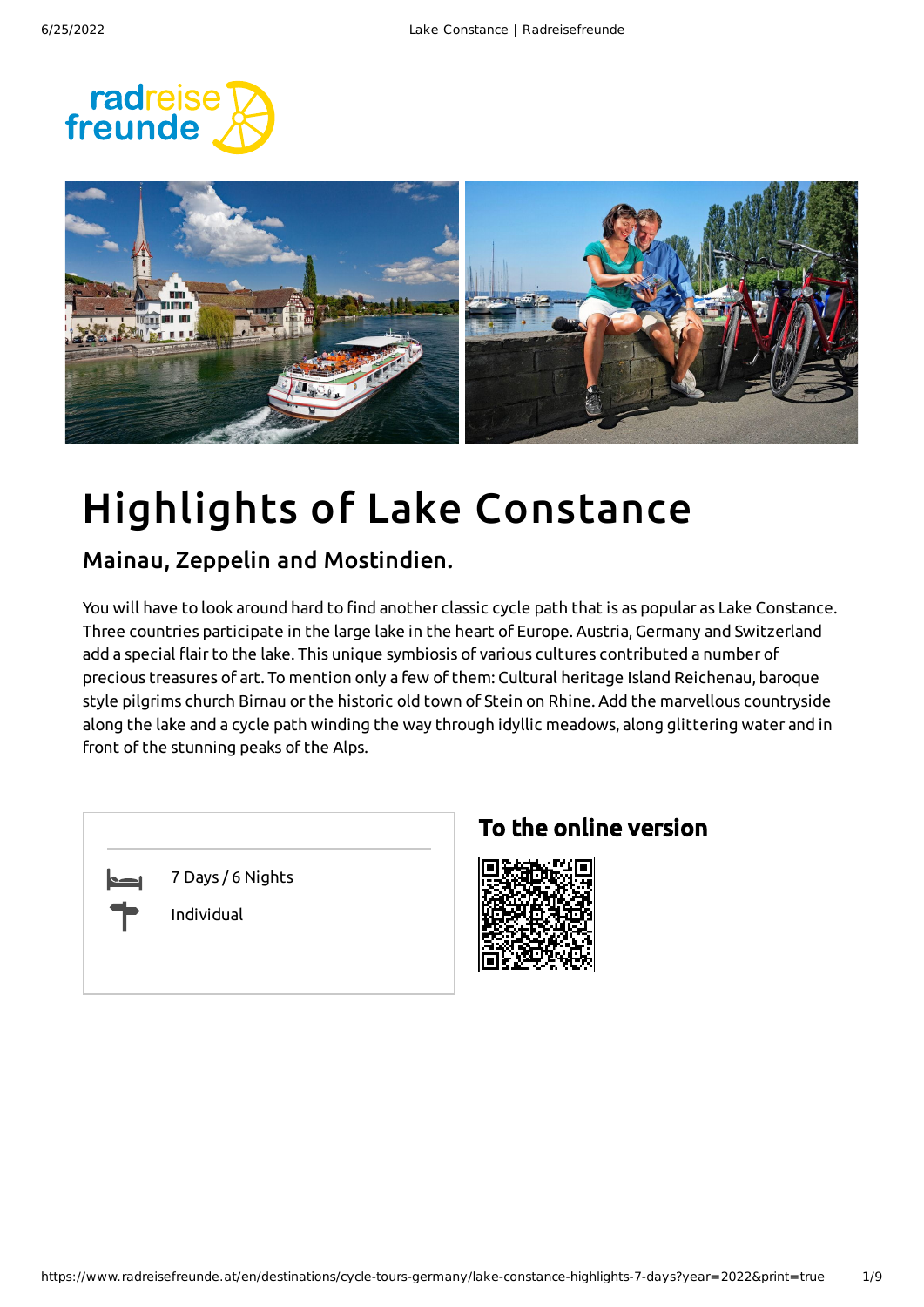## Itinerary

DAY 1

### Arrival in [Constance](#page-1-0)

<span id="page-1-0"></span>Make the most of your stay and visit flowerisland Mainau or stroll through the very well maintained old town of Constance. Here the Council of Constance met from 1414 to 1418 in the Munster and the Council House under presiding Emperor Sigismund. The objective of the council was a thorough reform of the roman-catholic church. Very interesting are also the aquariums of Seal Life Centre and the archaeological museum. Distribution of your rental bicycles (if booked). Overnight stay is in Constance.

#### DAY  $\overline{\phantom{a}}$

### Constance – Stein am [Rhein/surrounding](#page-1-1)  $\parallel$  approx. 30/40 km

<span id="page-1-1"></span>On the southern shore of the Lake Untersee you cycle along the lake trough picturesque Swiss fishing villages to Stein am Rhein with its frescoed medieval houses. From there it is only a stone's throw to the town of Gallingen or to Wangen and Hemmenhofen.



## Stein am [Rhein/surroundings](#page-1-2) – Überlingen

approx. 40/60 km

<span id="page-1-2"></span>Today you will circumnavigate the Höri peninsula, where Otto Dix and Herman Hesse once lived. You take a brake in the old imperial and present-day spa town Radolfszell. Afterwards you cross the Bodnarück and have to accept a very short gradient. The arrival at the Lake Überlingen See compensate with great views of the Swabian Sea.

DAY 4

### Überlingen – [Kressbronn/Wasserburg/Lindau](#page-1-3) approx. 40/60 km

<span id="page-1-3"></span>You cycle through vineyards to Friedrichshafen. On the way you will pass the baroque pilgrimage church Birnau. In Meersburg you should visit the beautiful old town and the old castle. A visit of the Zeppelin Museum in Friedrichshafen is worthwhile. Yourjourney continues to Kressbronn or to the island town of Lindau.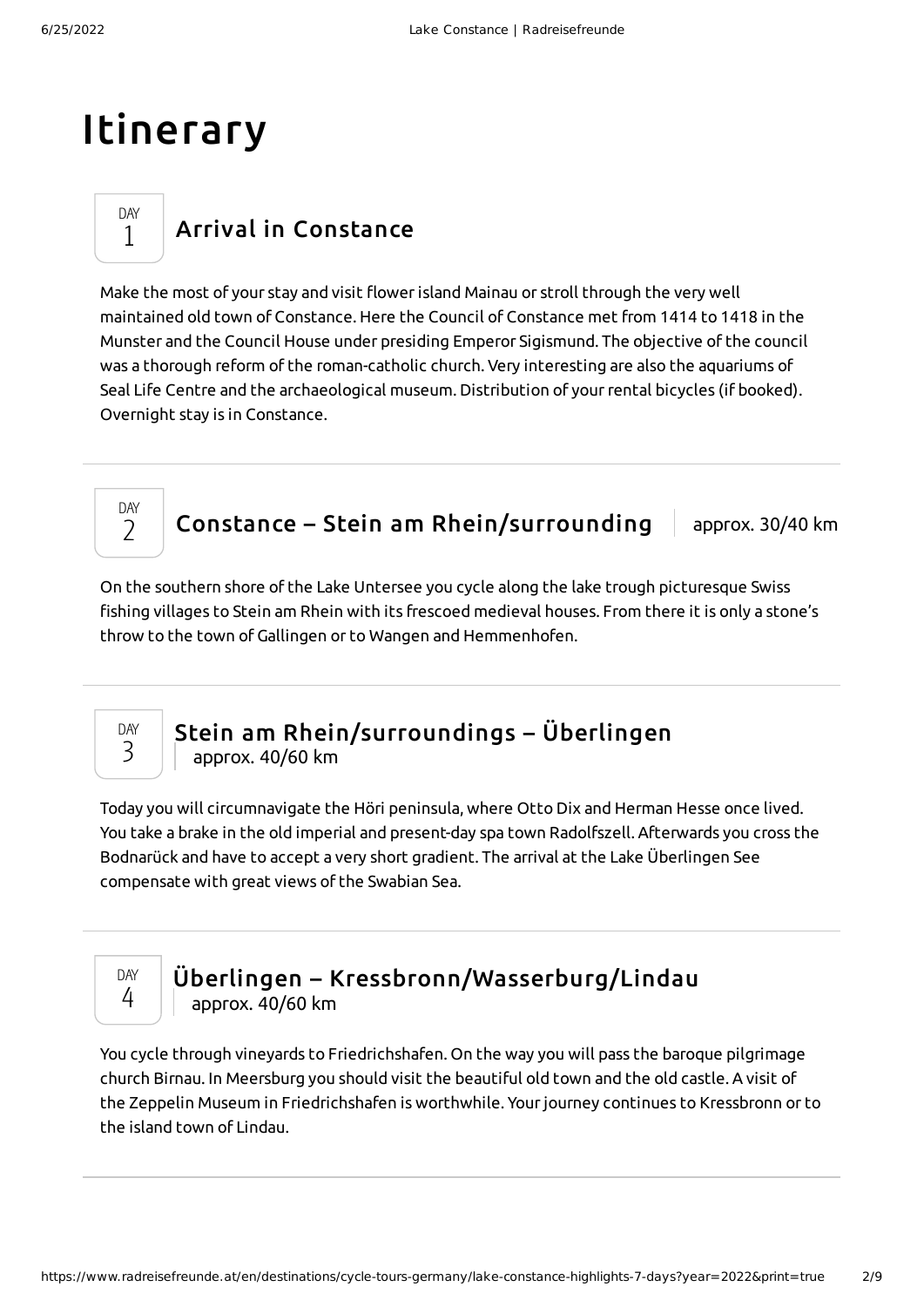

### Kressbronn surroundings – [Höchst/Rorschach](#page-2-0) approx. 40/50 km

<span id="page-2-0"></span>Cycling through large orchards you reach Bavarian Lindau, picturesque city on a peninsula. Next station is Bregenz. The capital of Austrian federal country Vorarlberg is renowned for the yearly summer festival on the biggest lake-stage worldwide. Afterwards you cross the delta of river Rhine, home of an important natural reserve.



### Höchst [surroundings/Rorschach](#page-2-1) – Constance approx. 35/60 km

<span id="page-2-1"></span>On yourlast day you visit Romanshorn, largest and most important Swiss port on Lake Constance. Along the lake you cross the apple-canton Thurgau. Tidy little half timbered villages line the way back to Constance. Today you should visit island Mainau, if you did not have the opportunity earlier. Return of rental bicycles and overnight in Constance.

DAY 7

Departure or extension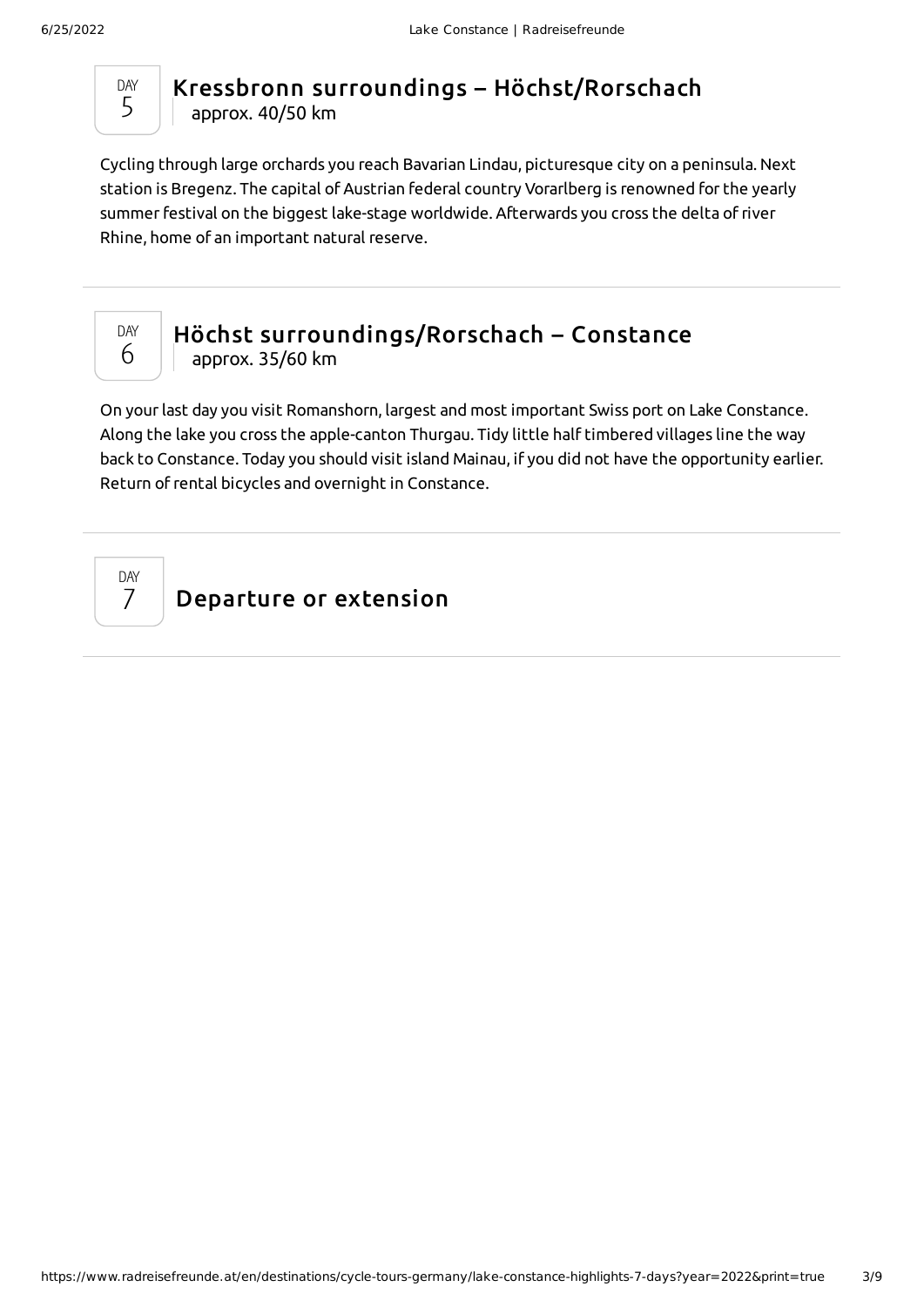# Tour character

The first stages are a little bit hilly. Lake Constance cycle path runs along the edge of the lake, mostly flat and without traffic. Sometimes minorroads are used, allowing beautiful scenic views. Appropriate for families.

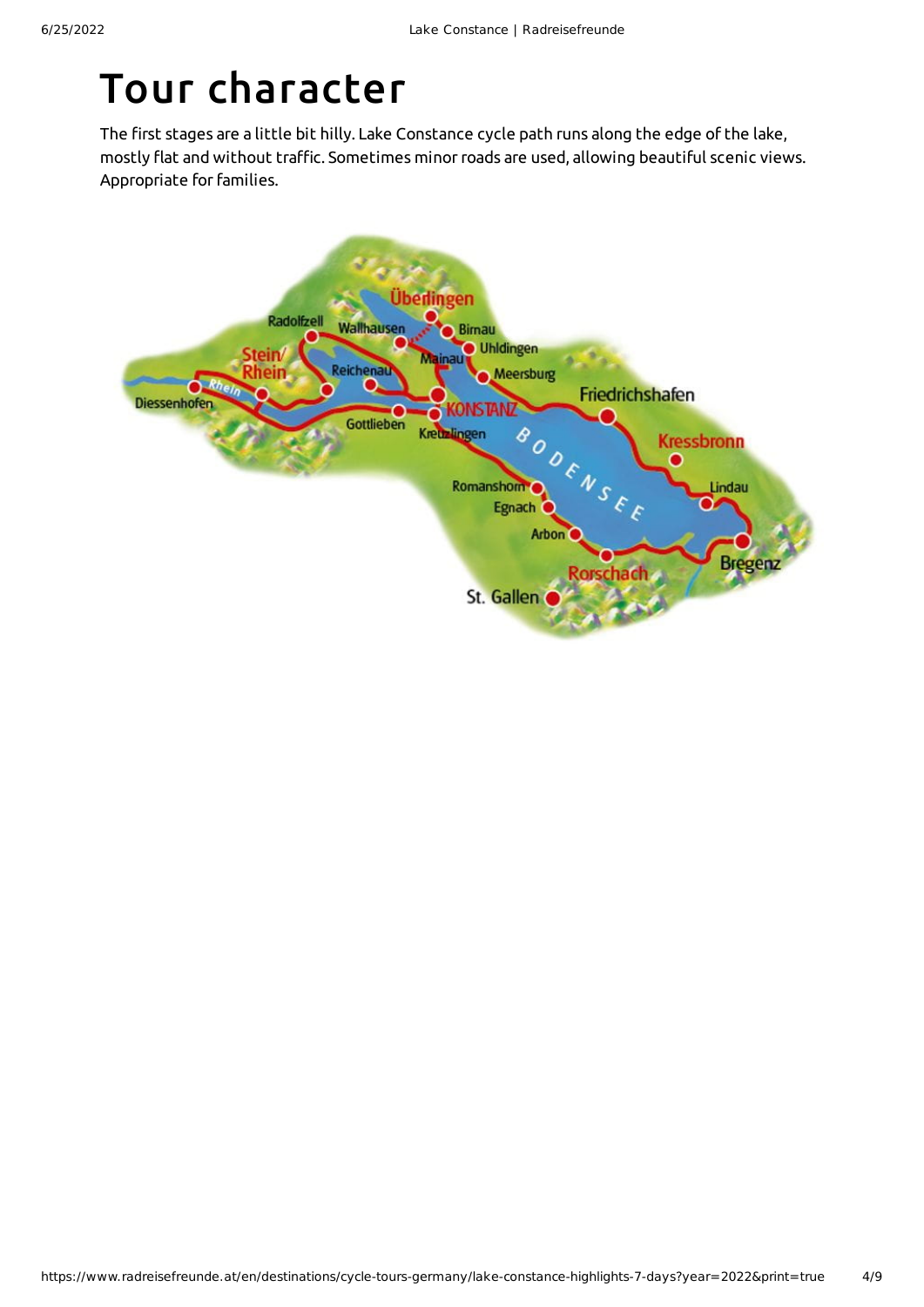## Prices and events

#### Place of arrival: Konstanz

| Season        | Season 2       | Season 3                | Season 4       |
|---------------|----------------|-------------------------|----------------|
|               | $01.04.2022 -$ | 10.04.2022 - 23.04.2022 | 22.05.2022 -   |
| 18.03.2022    | 09.04.2022     | 15.05.2022 - 21.05.2022 | 28.05.2022     |
|               | 24.04.2022 -   | 29.05.2022 - 31.05.2022 | $01.06.2022 -$ |
| 31.03.2022    | 14.05.2022     | 19.06.2022 - 30.06.2022 | 18.06.2022     |
|               | 18.09.2022 -   | 21.08.2022 - 17.09.2022 | $01.07.2022 -$ |
| 09.10.2022    | 08.10.2022     | Arrival daily           | 20.08.2022     |
|               | Arrival daily  |                         | Arrival daily  |
| 23.10.2022    |                |                         |                |
|               |                |                         |                |
| Arrival daily |                |                         |                |

| Lake Constance Highlights, 7 days, Cat. A, DE-BORKK-07A |        |        |        |        |  |
|---------------------------------------------------------|--------|--------|--------|--------|--|
| Base price                                              | 699.00 | 799.00 | 899.00 | 949.00 |  |
| Surcharge single room                                   | 249.00 | 249.00 | 249.00 | 249.00 |  |
| Lake Constance Highlights, 7 days, Cat. B, DE-BORKK-07B |        |        |        |        |  |
| Base price                                              | 529.00 | 629.00 | 729.00 | 779.00 |  |
| Surcharge single room                                   | 199.00 | 199.00 | 199.00 | 199.00 |  |
| Lake Constance Highlights, 7 days, Cat. A, DE-BORKK-07A |        |        |        |        |  |
| Base price                                              | 699.00 | 799.00 | 899.00 | 949.00 |  |
| Surcharge single room                                   | 249.00 | 249.00 | 249.00 | 249.00 |  |

Category A: 3\*\*\*- or 4\*\*\*\*hotels

Category B: 2\*\*- or 3\*\*\*hotels

# Additional nights

#### Place of arrival: Konstanz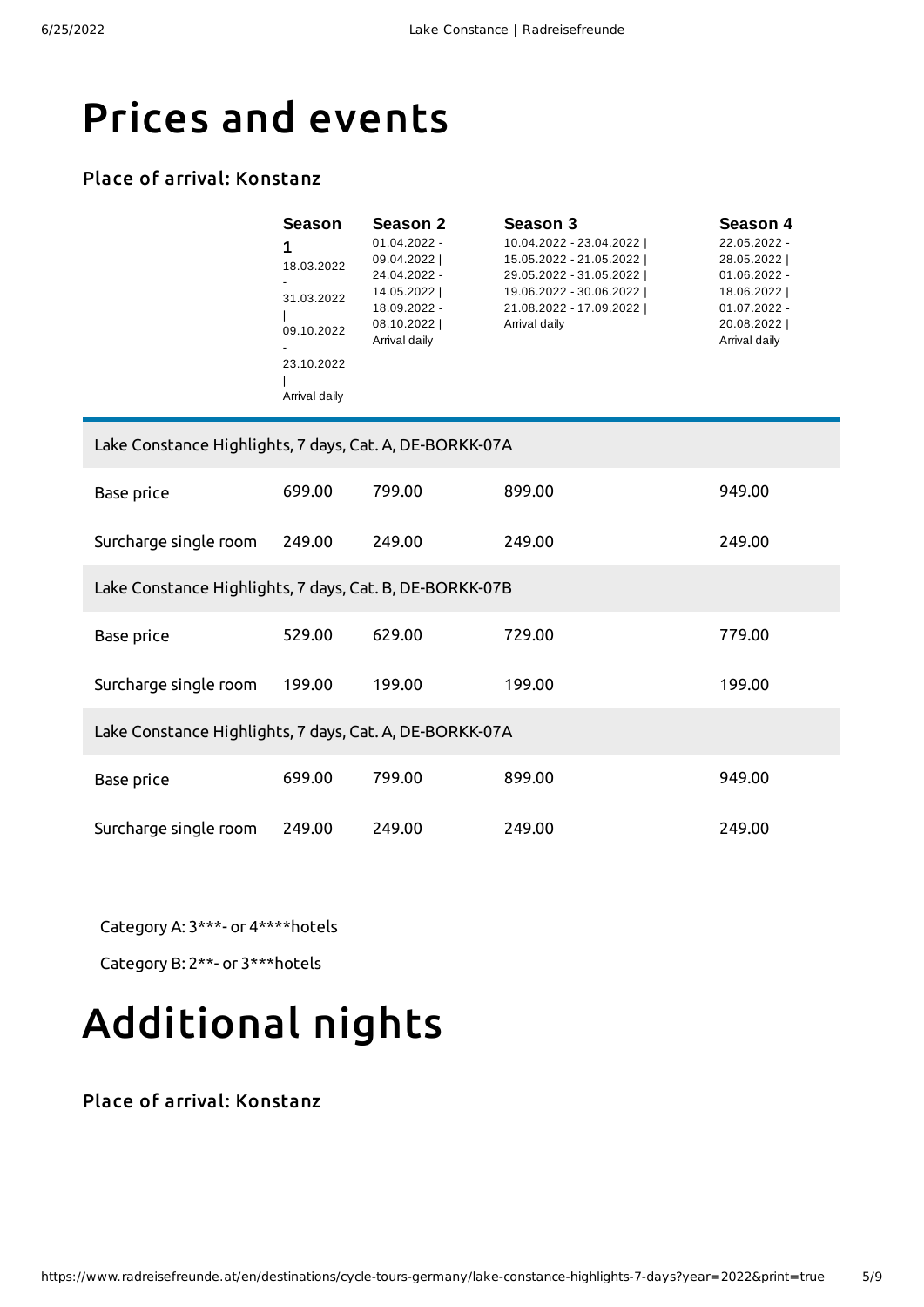|                   | <b>Season</b><br>1<br>Mar 18,<br>2022 - Mar<br>31, 2022  <br>Oct 9, 2022<br>- Oct 23,<br>2022  <br>Arrival daily | <b>Season 2</b><br>Apr 1, 2022 - Apr<br>9, 2022<br>Apr 24, 2022 - May<br>14, 2022  <br>Sep 18, 2022 - Oct<br>$8, 2022$  <br>Arrival daily | Season 3<br>Apr 10, 2022 - Apr 23, 2022  <br>May 15, 2022 - May 21, 2022  <br>May 29, 2022 - May 31, 2022  <br>Jun 19, 2022 - Jun 30, 2022  <br>Aug 21, 2022 - Sep 17, 2022  <br>Arrival daily | Season 4<br>May 22, 2022 - May<br>28, 2022  <br>Jun 1, 2022 - Jun<br>18, 2022  <br>Jul 1, 2022 - Aug<br>20, 2022  <br>Arrival daily |
|-------------------|------------------------------------------------------------------------------------------------------------------|-------------------------------------------------------------------------------------------------------------------------------------------|------------------------------------------------------------------------------------------------------------------------------------------------------------------------------------------------|-------------------------------------------------------------------------------------------------------------------------------------|
| Konstanz          |                                                                                                                  |                                                                                                                                           |                                                                                                                                                                                                |                                                                                                                                     |
| Double room p. P. | 79.00                                                                                                            | 79.00                                                                                                                                     | 79.00                                                                                                                                                                                          | 79.00                                                                                                                               |
| Single room       | 118.00                                                                                                           | 118.00                                                                                                                                    | 118.00                                                                                                                                                                                         | 118.00                                                                                                                              |
| Konstanz          |                                                                                                                  |                                                                                                                                           |                                                                                                                                                                                                |                                                                                                                                     |
| Double room p. P. | 59.00                                                                                                            | 59.00                                                                                                                                     | 59.00                                                                                                                                                                                          | 59.00                                                                                                                               |
| Single room       | 88.00                                                                                                            | 88.00                                                                                                                                     | 88.00                                                                                                                                                                                          | 88.00                                                                                                                               |
| Konstanz          |                                                                                                                  |                                                                                                                                           |                                                                                                                                                                                                |                                                                                                                                     |
| Double room p. P. | 79.00                                                                                                            | 79.00                                                                                                                                     | 79.00                                                                                                                                                                                          | 79.00                                                                                                                               |
| Single room       | 118.00                                                                                                           | 118.00                                                                                                                                    | 118.00                                                                                                                                                                                         | 118.00                                                                                                                              |

# Our [rental](#page-5-0) bikes

<span id="page-5-0"></span>

|                                             | <b>Filter</b> |
|---------------------------------------------|---------------|
| 27-gears unisex incl. rental bike insurance | 89.00         |
| 27-gears gents incl. rental bike insurance  | 89.00         |
| 8-gears unisex incl. rental bike insurance  | 89.00         |
| 8-gears gents incl. rental bike insurance   | 89.00         |
| Electric bike incl. rental bike insurance   | 199.00        |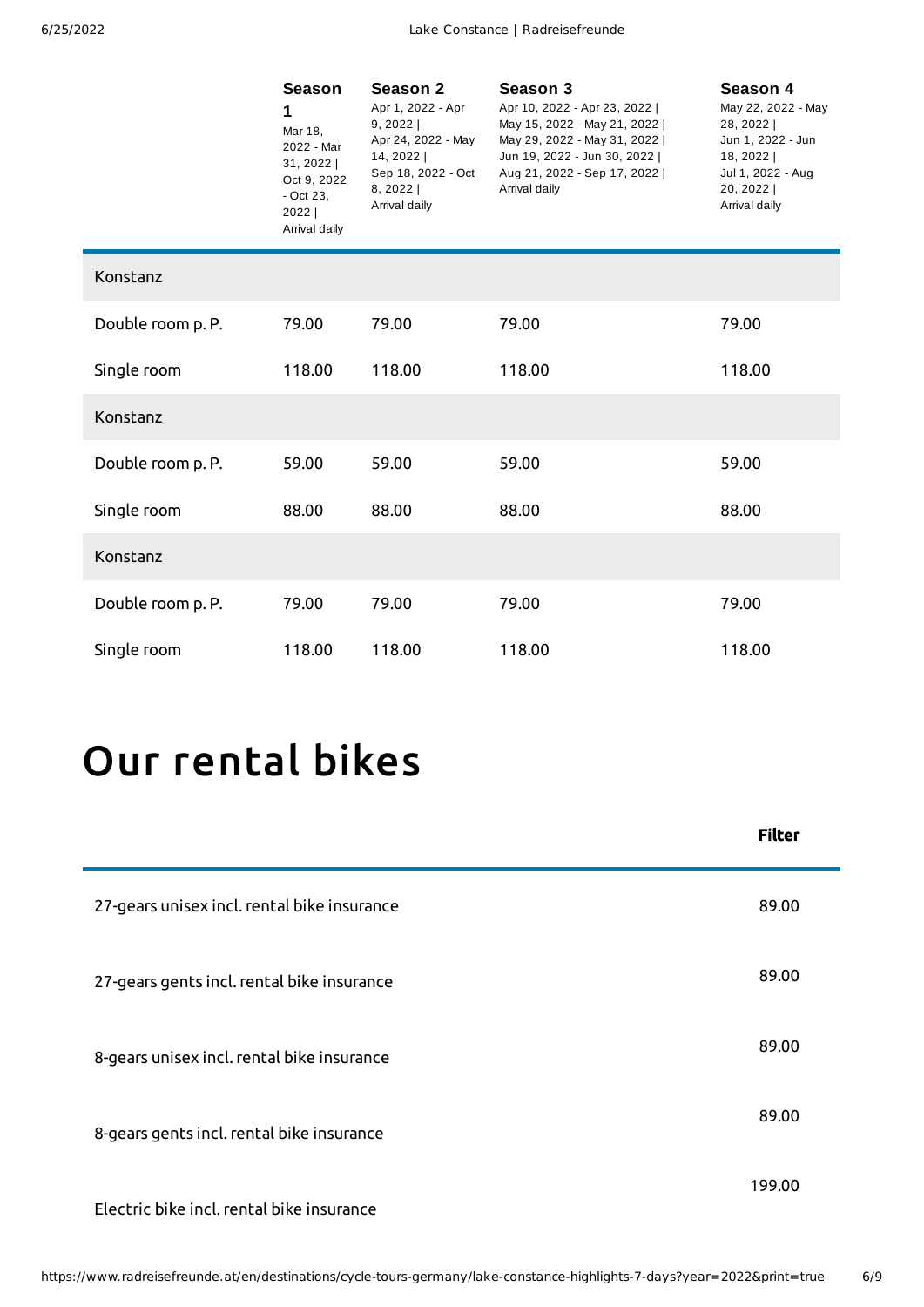Prices per person in EUR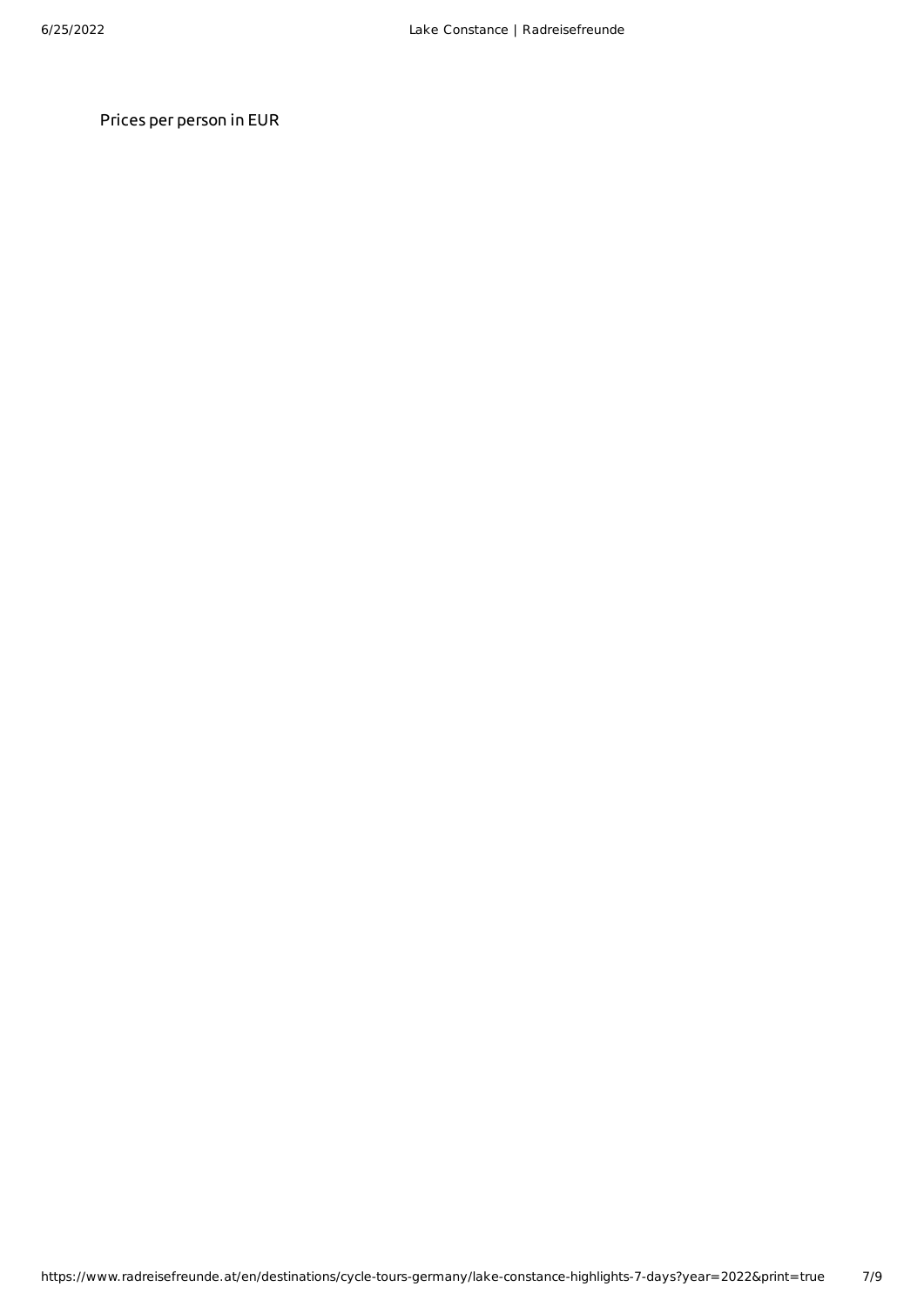# Services and infos

#### **Services**

- Accommodation as already mentioned
- Breakfast
- **•** Luggage
- Detailed travel documents 1x perroom
- Entrance rosarium museum Constance, 1 cup of coffee is included
- Bike rental, including rental bike  $\bullet$ insurance
- GPS Data available
- Service hotline

#### Infos

#### Arrival / Parking / Departure:

- Constance train station
- Zürich, Friedrichshafen or Stuttgart airport
- $\bullet$  In Constance you can park at the office for € 45,00 for the duration of your tour, reservation necessary, to be paid forin advance.
- Public multy storey car park (Fischermarkt, Dammgasse, Lago, Altstadt, Benediktinerplatz, for approx. € 10,00 to € 20,00 per day, no reservation possible, to be paid for at the time.
- There are limited parking spaces available  $\bullet$ at the hotels with fee, no reservation possible, to be paid for at the time.

#### Please note:

- Tourist tax, if due, is not included in the  $\bullet$ price!
- It is possible to begin from any stage  $\bullet$ destination.